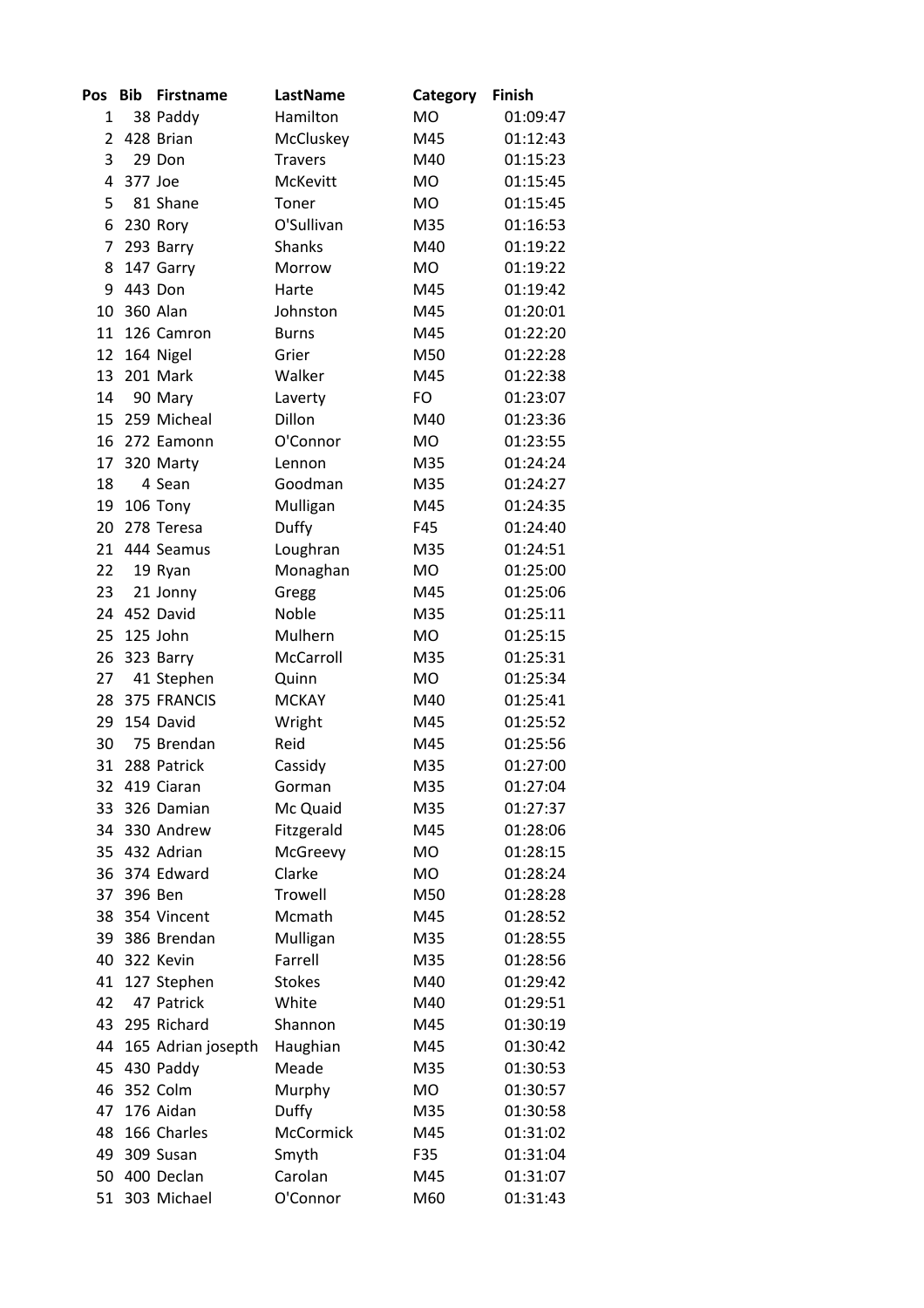| 52  |         | 52 Paul     | Quigley         | M50       | 01:31:52 |
|-----|---------|-------------|-----------------|-----------|----------|
| 53  |         | 457 Declan  | Greene          | M40       | 01:31:56 |
| 54  |         | 267 Chris   | Kelly           | M35       | 01:32:01 |
| 55  |         | 424 Kenneth | McBride         | M50       | 01:32:10 |
| 56  |         | 231 Patrick | mc cabe         | M40       | 01:32:23 |
| 57  |         | 251 Michael | McCarrib        | M45       | 01:32:39 |
| 58  |         | 281 Noel    | Loughran        | M45       | 01:32:43 |
| 59  |         | 414 Richard | Donald          | M35       | 01:32:44 |
| 60  |         | 198 Rammie  | Phillips        | <b>MO</b> | 01:32:50 |
| 61  |         | 30 Bernard  | Hamill          | <b>MO</b> | 01:32:50 |
| 62  |         | 366 James   | McCarthy        | <b>MO</b> | 01:32:54 |
| 63  |         | 17 Peter    | Linden          | M40       | 01:32:59 |
| 64  |         | 72 Andy     | Califf          | M50       | 01:33:13 |
| 65  |         | 222 John    | Garvey          | M35       | 01:33:13 |
| 66  |         | 312 Barry   | <b>Matthews</b> | M35       | 01:33:17 |
| 67  |         | 5 Hugh      | Morgan          | M50       | 01:33:18 |
| 68  |         | 385 Peter   | Robinson        | <b>MO</b> | 01:33:35 |
| 69  |         | 205 Sean    | Molloy          | M40       | 01:33:42 |
| 70  |         | 415 David   | Vint            | <b>MO</b> | 01:33:48 |
| 71  | 138 Jim |             | Larkin          | M35       | 01:33:52 |
| 72  |         | 179 Daniel  | Jack            | <b>MO</b> | 01:33:56 |
| 73  |         | 13 Tony     | McAteer         | M50       | 01:33:59 |
| 74  |         | 204 Michael | McKeown         | M50       | 01:34:09 |
| 75  |         | 59 Gerard   | Marron          | M40       | 01:34:12 |
| 76  |         | 223 Sharon  | Duffy           | F35       | 01:34:19 |
| 77  |         | 131 Keith   | Geoghegan       | MO        | 01:34:21 |
| 78  |         | 196 John    | Nelson          | M50       | 01:34:22 |
| 79  |         | 14 Kealan   | Curran          | <b>MO</b> | 01:34:24 |
| 80  |         | 233 Andrew  | <b>Breach</b>   | M35       | 01:34:31 |
| 81  |         | 18 Damien   | Maguire         | M35       | 01:34:31 |
| 82  |         | 271 Brendan | Rice            | M35       | 01:34:39 |
| 83  |         | 331 PATRICK | <b>HEARTY</b>   | M40       | 01:34:45 |
| 84  |         | 438 Colin   | Dalton          | M35       | 01:34:47 |
| 85  |         | 102 Jason   | Hill            | M40       | 01:34:53 |
| 86  |         | 287 Elaine  | Walls           | F40       | 01:35:30 |
| 87  |         | 244 Brian   | Mc Guinness     | M35       | 01:35:41 |
| 88  |         | 260 Ollie   | Murray          | M40       | 01:35:44 |
| 89  |         | 434 Lilian  | O'Hanlon        | F40       | 01:35:56 |
| 90  |         | 58 Mark     | Canavan         | M35       | 01:36:05 |
| 91  |         | 60 Gerard   | McAleenan       | MO        | 01:36:05 |
| 92  |         | 190 VINCENT | <b>AUDEN</b>    | M50       | 01:36:37 |
| 93  | 221 Lee |             | Costello        | M35       | 01:36:57 |
| 94  |         | 88 Jolene   | Mellon          | F35       | 01:37:04 |
| 95  |         | 369 Richard | Hetherington    | M35       | 01:37:06 |
| 96  |         | 310 Maciej  | Lega            | <b>MO</b> | 01:37:10 |
| 97  |         | 305 Eimear  | McCracken       | FO        | 01:37:11 |
| 98  |         | 256 Michael | Englishby       | M40       | 01:37:15 |
| 99  |         | 100 Eamon   | Sheehan         | MO        | 01:37:20 |
| 100 |         | 283 Eithne  | McGorman        | F35       | 01:37:23 |
| 101 |         | 170 Angus   | Mccready        | M40       | 01:37:27 |
| 102 |         | 97 Joey     | Cooney          | M40       | 01:37:29 |
| 103 |         | 407 Richard | Gough           | M40       | 01:37:31 |
|     |         |             |                 |           |          |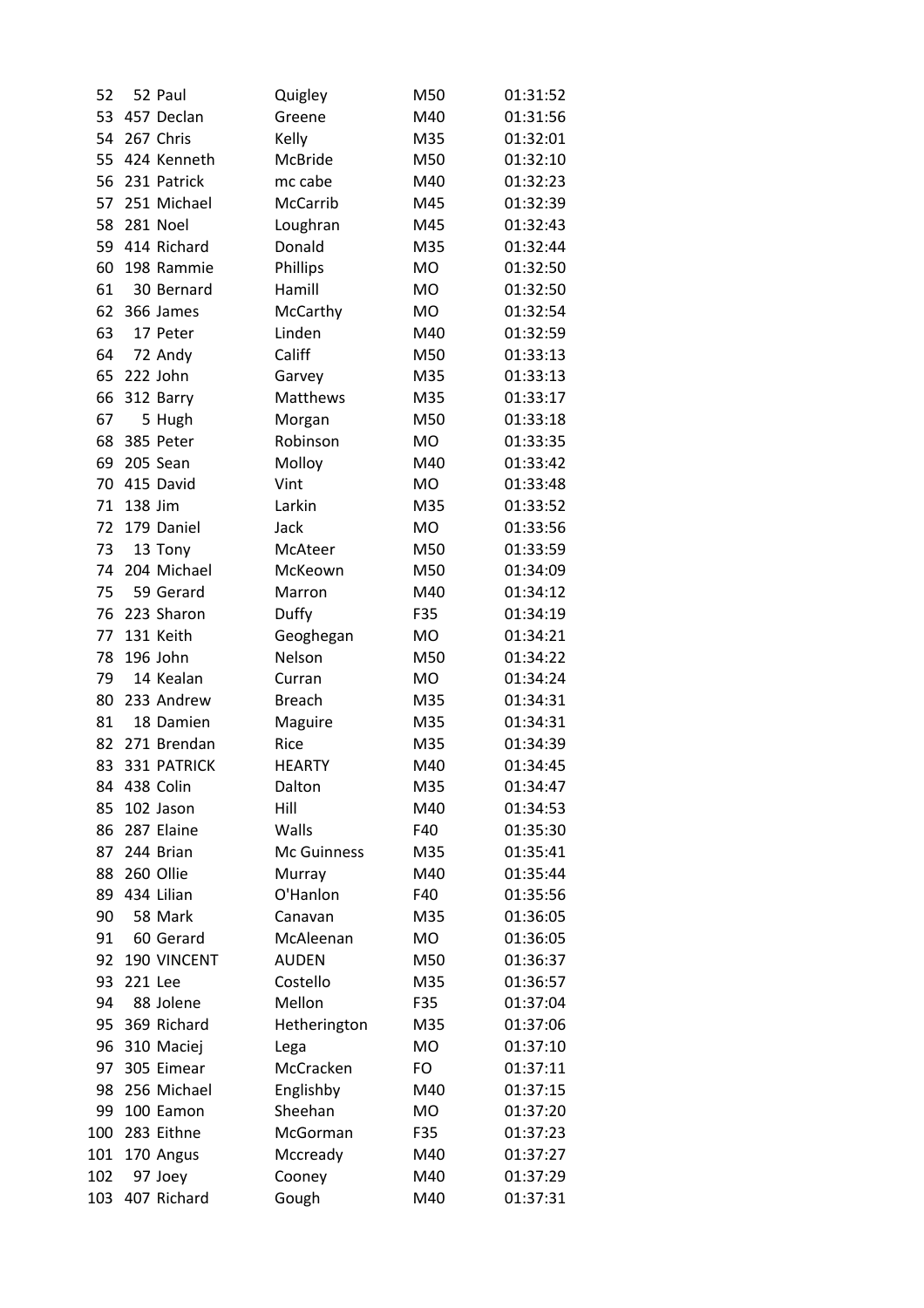| 104        |              | 68 Austin      | Reid             | M50       | 01:37:32             |
|------------|--------------|----------------|------------------|-----------|----------------------|
| 105        |              | 420 Jospeh     | Cunningham       | M50       | 01:38:04             |
| 106        |              | 351 Anne       | Moore            | F35       | 01:38:12             |
| 107        |              | 119 Colm       | Hurley           | M40       | 01:38:24             |
| 108        |              | 195 Brian      | Todd             | M60       | 01:38:25             |
| 109        | 447 H.R.     |                | Dickson          | M55       | 01:38:54             |
| 110        |              | 314 John       | Farrelly         | <b>MO</b> | 01:39:01             |
| 111        |              | 236 SEAN       | <b>HAUGHIAN</b>  | M35       | 01:39:03             |
|            |              | 112 324 Seamus | Maguire          | M40       | 01:39:16             |
|            | 113 328 Neil |                | Mcmurray         | M35       | 01:39:17             |
| 114        |              | 365 Brian      | O'Neill          | M35       | 01:39:17             |
| 115        |              | 200 Stephen    | Ralph            | <b>MO</b> | 01:39:20             |
| 116        |              | 429 Gerard     | McCaffrey        | <b>MO</b> | 01:39:22             |
| 117        |              | 350 Dermot     | Martin           | M40       | 01:39:33             |
| 118        |              | 182 Felix      | Rice             | <b>MO</b> | 01:39:34             |
| 119        |              | 280 Gerard     | Rowe             | M45       | 01:39:42             |
| 120        |              | 123 Colin      | Conway           | M50       | 01:39:47             |
| 121        |              | 6 Noel         | Moan             | <b>MO</b> | 01:39:50             |
| 122        |              | 270 Paul       | Duffy            | <b>MO</b> | 01:39:54             |
| 123        |              | 169 Joseph     | Kiernan          | M45       | 01:40:02             |
| 124        |              | 146 Damian     | Martin           | M45       | 01:40:27             |
| 125        |              | 226 Nicky      | Gracey           | M35       | 01:40:32             |
| 126        |              | 85 Stephen     | Lavery           | <b>MO</b> | 01:40:38             |
| 127        |              | 192 Larry      | <b>Boyle</b>     | M40       | 01:40:44             |
| 128        |              | 203 Declan     | Fanthorpe        | M40       | 01:40:56             |
| 129        |              | 44 Colm        | Devlin           | M45       | 01:41:01             |
| 130        |              | 337 Linda      | Meehan           | F45       | 01:41:02             |
| 131        |              | 163 Brian      | Darling          | M40       | 01:41:09             |
| 132        |              | 98 Fintan      |                  | <b>MO</b> | 01:41:14             |
| 133        | 436 JP       |                | Rogers<br>McAree | M35       | 01:41:18             |
| 134        |              | 257 Mark       | Dinsmore         | M35       | 01:41:25             |
| 135        |              | 216 Duncan     | Chambers         | M45       | 01:41:28             |
|            |              |                | McKeown          |           |                      |
| 136<br>137 |              | 84 Darren      |                  | M35<br>FO | 01:41:35<br>01:41:41 |
|            |              | 86 Louise      | Garvey           |           |                      |
| 138        |              | 453 Ruairi     | McKeown          | MO<br>M40 | 01:41:50             |
| 139        |              | 370 Conor      | <b>Byrne</b>     |           | 01:42:01             |
| 140        |              | 333 Paul       | <b>Bracken</b>   | M35       | 01:42:09             |
| 141        |              | 37 David       | Love             | <b>MO</b> | 01:42:12             |
| 142        |              | 189 Amanda     | Jackson          | F40       | 01:42:24             |
| 143        |              | 342 Tyge       | Jensen           | M35       | 01:42:27             |
| 144        |              | 387 David      | Garey            | M50       | 01:42:27             |
| 145        |              | 411 Sean       | Smith            | M35       | 01:42:29             |
| 146        |              | 325 Declan     | <b>RYAN</b>      | M40       | 01:42:42             |
| 147        |              | 297 Natalie    | <b>Bowbanks</b>  | FO        | 01:43:02             |
| 148        |              | 149 Sean       | King             | <b>MO</b> | 01:43:21             |
| 149        |              | 449 Caroline   | Salters          | F35       | 01:43:22             |
| 150        |              | 455 Conor      | Talbot           | MO        | 01:43:27             |
| 151        |              | 76 Niall       | Mackle           | <b>MO</b> | 01:43:33             |
| 152        |              | 361 Anthony    | Treanor          | M35       | 01:43:37             |
| 153        |              | 64 Conor       | McKeever         | M35       | 01:43:37             |
| 154        |              | 26 Eamon       | Murphy           | M45       | 01:43:40             |
| 155        |              | 403 Clare      | Hearty           | F40       | 01:43:43             |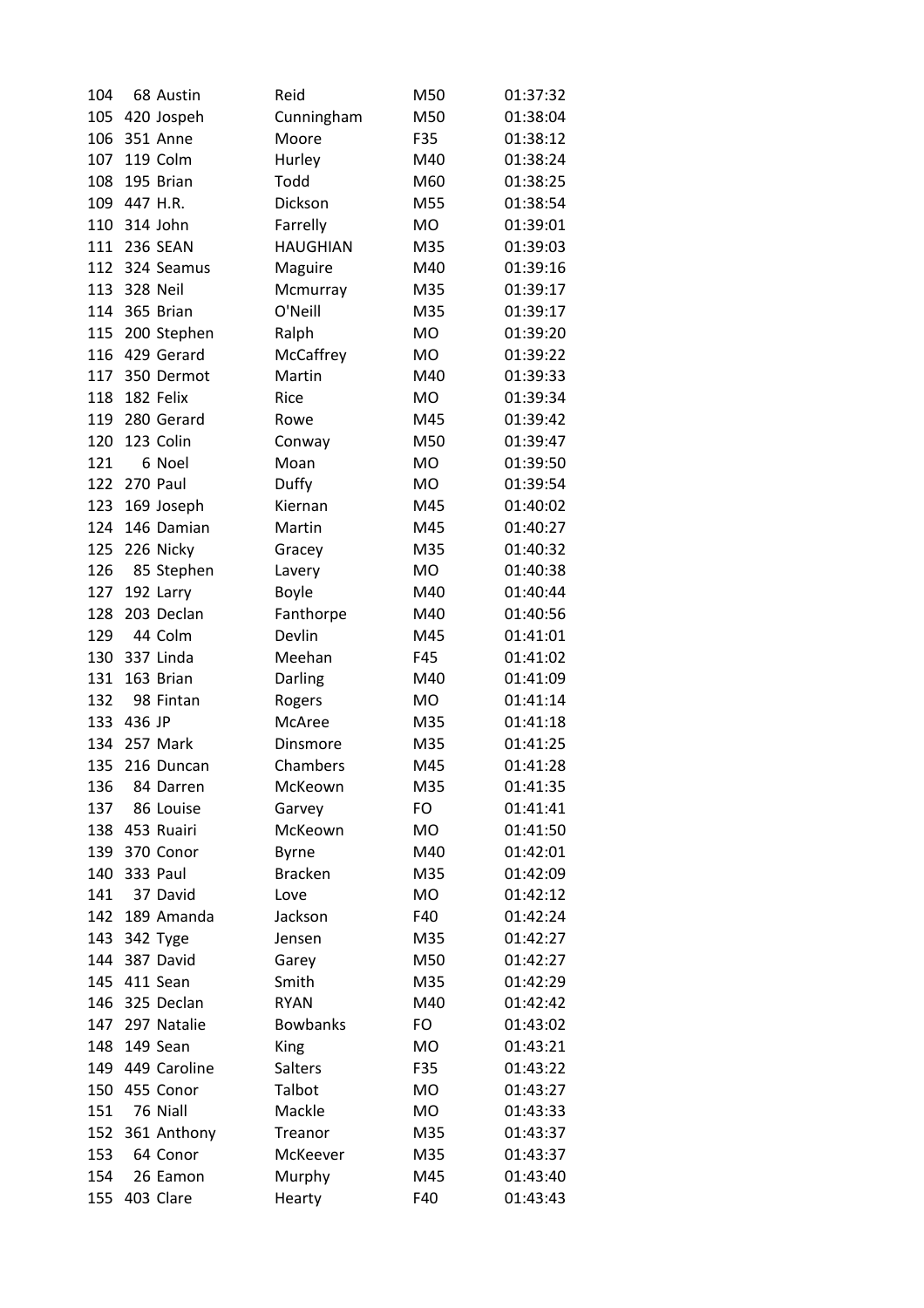| 156 |           | 120 Eileen    | Jack               | FO        | 01:43:45 |
|-----|-----------|---------------|--------------------|-----------|----------|
| 157 |           | 300 Paul      | <b>Byrne</b>       | M40       | 01:43:46 |
| 158 |           | 87 Eugene     | <b>McCrink</b>     | M40       | 01:43:47 |
| 159 |           | 82 Brian      | Muckian            | MO        | 01:43:50 |
| 160 |           | 431 Brendan   | <b>Breen</b>       | M45       | 01:43:57 |
| 161 |           | 219 Cara      | Hamilton           | F35       | 01:44:04 |
| 162 |           | 240 Martin    | Daly               | M40       | 01:44:04 |
| 163 |           | 254 Aidan     | Ormsby             | M35       | 01:44:11 |
|     |           | 164 456 Frank | McKenna            | M50       | 01:44:15 |
| 165 |           | 25 Stephen    | Murphy             | <b>MO</b> | 01:44:18 |
| 166 |           | 184 Conor     | Martin             | M35       | 01:44:22 |
| 167 |           | 319 Andrew    | O Brien            | <b>MO</b> | 01:44:25 |
| 168 |           | 317 Samantha  | Doran              | F40       | 01:44:25 |
| 169 |           | 137 Giuseppe  | Fasci              | <b>MO</b> | 01:44:27 |
| 170 |           | 313 Niamh     | Ni Carthaigh       | FO        | 01:44:28 |
| 171 |           | 362 John      | Kelly              | M35       | 01:44:30 |
| 172 |           | 113 Paul      | Dullaghan          | M40       | 01:44:33 |
| 173 |           | 393 Caroline  | Wade               | F35       | 01:44:52 |
| 174 |           | 423 Eunan     | Whyte              | M40       | 01:44:59 |
| 175 |           | 89 Declan     | Roe                | M40       | 01:44:59 |
| 176 | 425 Rui   |               | Garvalho           | <b>MO</b> | 01:45:13 |
| 177 |           | 153 Mark      | Corr               | M35       | 01:45:34 |
| 178 |           | 158 Mark      | Phillips           | M35       | 01:45:41 |
| 179 |           | 93 Melanie    | Hearty             | FO        | 01:45:47 |
| 180 |           | 450 Claire    | Shields            | F35       | 01:45:53 |
| 181 |           | 218 Dwyer     | O connor           | M45       | 01:45:55 |
| 182 |           | 40 Ciaran     | McSherry           | <b>MO</b> | 01:45:57 |
| 183 |           | 61 Fiona      | Murphy             | FO        | 01:46:14 |
| 184 |           | 399 John      |                    | M45       | 01:46:16 |
| 185 |           | 265 Shane     | Crawley            | M40       | 01:46:26 |
| 186 |           | 247 Seamus    | Mcguirk<br>McArdle | M50       | 01:46:39 |
|     |           | 16 Aoibeann   |                    |           |          |
| 187 |           |               | Walsh              | FO        | 01:46:40 |
| 188 |           | 34 Kathleen   | <b>Bradley</b>     | F45       | 01:46:46 |
| 189 |           | 118 James     | Sheridan           | <b>MO</b> | 01:46:53 |
| 190 |           | 448 Philip    | Patton             | M55       | 01:47:01 |
| 191 |           | <b>96 Pat</b> | <b>McGuirk</b>     | M65       | 01:47:01 |
| 192 |           | 103 Ronan     | O'Flaherty         | <b>MO</b> | 01:47:17 |
| 193 |           | 437 Yvonne    | Murphy             | FO        | 01:47:35 |
| 194 |           | 148 Jonathan  | Davis              | MO        | 01:47:51 |
| 195 |           | 180 Sean      | Farquhar           | M40       | 01:47:54 |
| 196 |           | 242 STEVEN    | <b>ORMSBY</b>      | M35       | 01:47:56 |
| 197 |           | 404 Nigel     | <b>Trainor</b>     | M45       | 01:48:03 |
| 198 |           | 239 Sharon    | Dickenson          | F35       | 01:48:11 |
| 199 |           | 206 Karen     | Caldwell           | F40       | 01:48:19 |
| 200 |           | 347 Tony      | Curran             | M40       | 01:48:28 |
| 201 |           | 56 Siofra     | McSherry           | FO        | 01:48:36 |
| 202 |           | 150 Attracta  | Magennis           | F45       | 01:49:00 |
| 203 |           | 382 Fergal    | Quinn              | M35       | 01:49:02 |
| 204 |           | 290 Carmel    | McEneaney          | FO        | 01:49:03 |
| 205 | 298 Éilis |               | Linden             | FO        | 01:49:04 |
| 206 |           | 161 Paul      | <b>Bissett</b>     | M45       | 01:49:08 |
| 207 |           | 172 CONOR     | <b>MAGEE</b>       | MO        | 01:49:16 |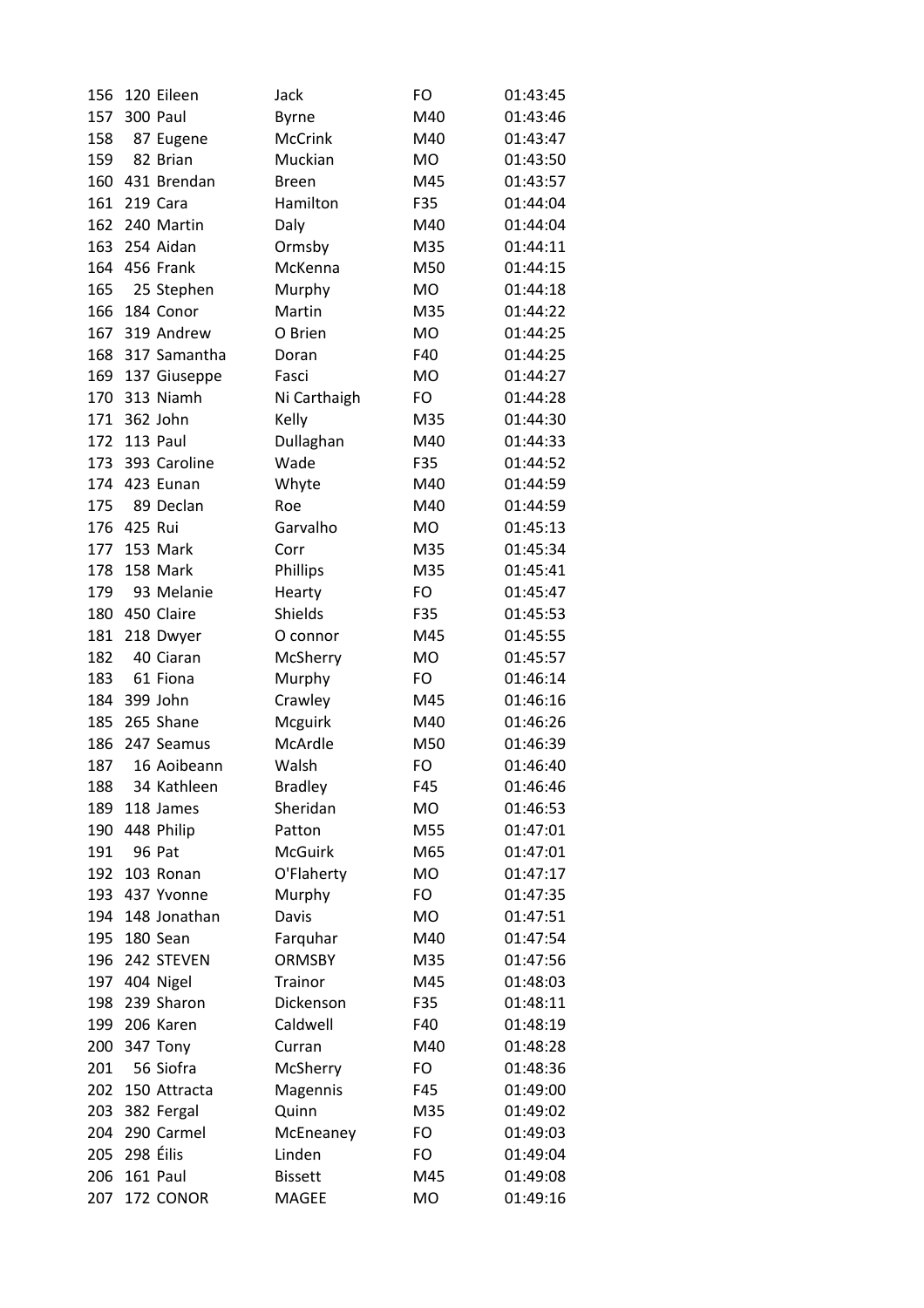| 208 | 409 Gerald      | Westlife             | <b>MO</b>        | 01:49:20 |
|-----|-----------------|----------------------|------------------|----------|
| 209 | 258 Colin       | McArdle              | M35              | 01:49:21 |
| 210 | 440 Siofra      | Magennis             | <b>FO</b>        | 01:49:21 |
| 211 | 117 Paula       | Marley-Daly          | <b>FO</b>        | 01:49:31 |
| 212 | 91 Mary         | McArdle              | F45              | 01:49:39 |
| 213 | 426 Damian      | Hughes               | M45              | 01:49:57 |
| 214 | 209 Damian      | Mc Givern            | <b>MO</b>        | 01:49:59 |
| 215 | 363 Emma        | Moley                | FO               | 01:50:02 |
| 216 | 115 Aisling     | Duffy                | F40              | 01:50:12 |
| 217 | 353 Barbara     | Fleming - Ovens      | F45              | 01:50:36 |
| 218 | 405 Siobhan     | Shannon              | F40              | 01:50:55 |
| 219 | 155 Catherine   | Patterson            | FO               | 01:50:55 |
| 220 | 433 Michael     | Lindon               | M45              | 01:50:57 |
| 221 | 211 Martin      | McCahey              | M40              | 01:50:58 |
| 222 | 235 Declan      | Mc mahon             | M40              | 01:50:59 |
| 223 | 268 Barry       | O'Reilly             | M40              | 01:51:01 |
| 224 | 181 Nuala       | <b>Boyle</b>         | <b>FO</b>        | 01:51:02 |
| 225 | 212 Catriona    | McCahey              | F40              | 01:51:10 |
| 226 | 152 EDELE       | <b>MULDOON</b>       | FO               | 01:51:27 |
| 227 | 24 Patrick      | McEvoy               | M40              | 01:51:37 |
| 228 | 234 Sharon      | Mc mahon             | F40              | 01:51:38 |
| 229 | 112 Gary        | <b>McCourt</b>       | <b>MO</b>        | 01:51:44 |
| 230 | 35 Breige       | Grant                | F50              | 01:51:54 |
| 231 | 224 BRIAN       | <b>MCDONALD</b>      | <b>MO</b>        | 01:51:58 |
| 232 | 36 Martin       | Larkin               | M35              | 01:52:02 |
| 233 | 45 Siobhan      | White                | F35              | 01:52:07 |
| 234 | 168 Daragh      | Mc keon              | M40              | 01:52:15 |
| 235 | 225 Stephen     | <b>Brasier</b>       | M40              | 01:52:16 |
| 236 | <b>266 Neil</b> | Casey                | M35              | 01:52:17 |
| 237 | 378 Donna       | Owens                | F35              | 01:52:17 |
| 238 | 183 Darren      | Feely                | M45              | 01:52:21 |
| 239 | 416 Barry       | Tomany               | <b>MO</b>        | 01:52:21 |
| 240 | 173 Gabriel     | McAree               | M45              | 01:52:21 |
| 241 | 46 Nuala        | White                | F40              | 01:52:22 |
| 242 | 175 Aidan       | McKenna              | M50              | 01:52:24 |
| 243 | 346 Eddie       | <b>Mcguinness</b>    | M45              |          |
|     |                 |                      |                  | 01:52:36 |
| 244 | 136 james       | campbell<br>Cheshire | M40              | 01:52:43 |
| 245 | 417 Paul        | O'Neill              | M35              | 01:53:01 |
| 246 | 364 Michelle    |                      | F35<br><b>MO</b> | 01:53:45 |
| 247 | 392 Craig       | Colgan               |                  | 01:53:56 |
| 248 | 341 Oli         | Gleeson              | M40              | 01:54:02 |
| 249 | 167 Pamela      | Mckeon               | FO               | 01:54:13 |
| 250 | 263 Gillian     | Strudwick            | F35              | 01:54:19 |
| 251 | 412 Laura       | Reel                 | FO               | 01:54:21 |
| 252 | 8 Richie        | Fearon               | M40              | 01:54:28 |
| 253 | 197 Edele       | Clelland             | F35              | 01:54:28 |
| 254 | 308 Kerris      | Hamilton             | F35              | 01:54:29 |
| 255 | 307 Verity      | Cornford             | F35              | 01:54:30 |
| 256 | 114 Damien      | McCann               | M40              | 01:54:49 |
| 257 | 12 Stephen      | McCabe               | M40              | 01:54:57 |
| 258 | 368 Donal       | Cassidy              | M40              | 01:55:11 |
| 259 | 318 Emma        | Annett               | <b>FO</b>        | 01:55:13 |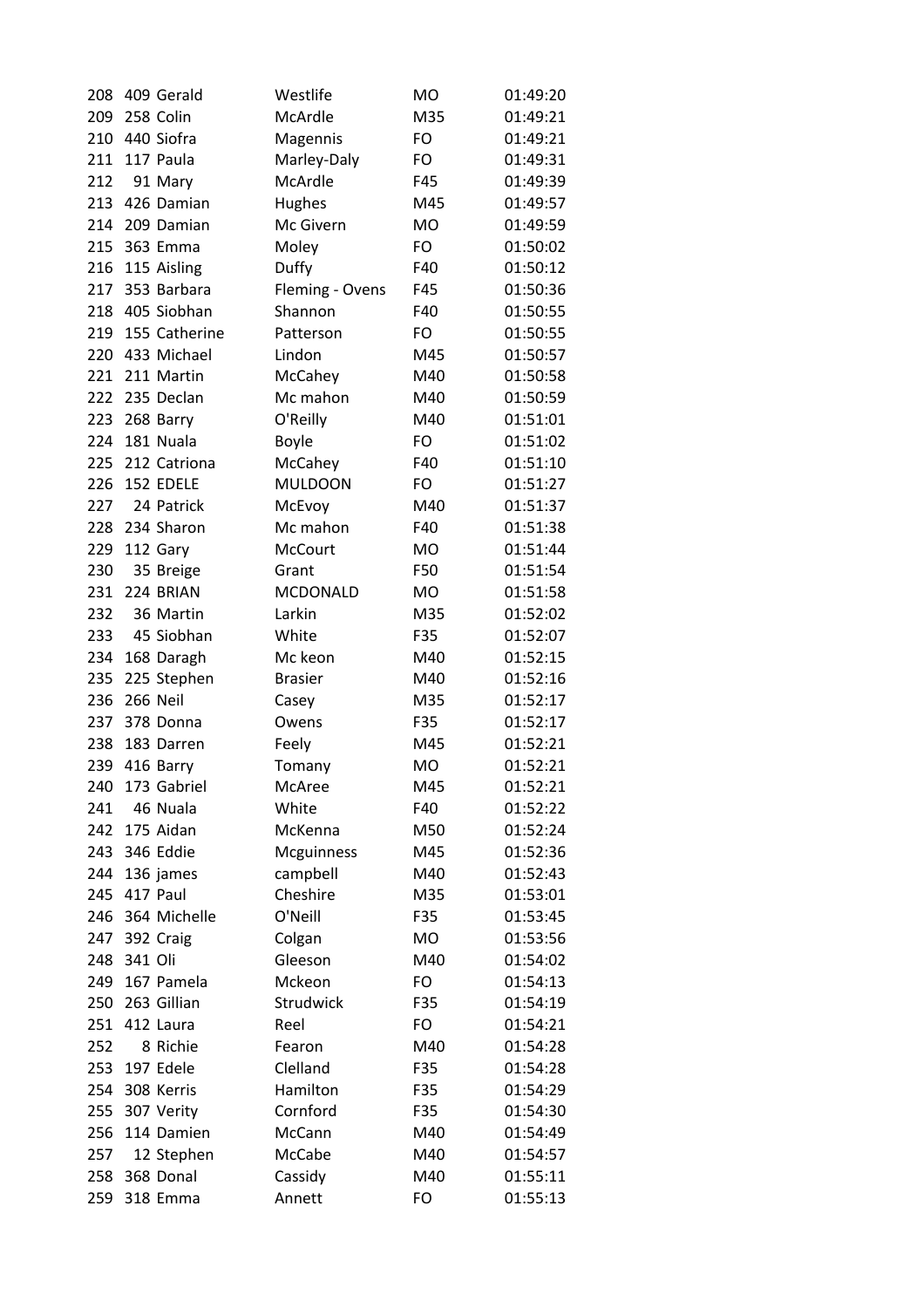| 260 | 394 Mark     | Heary           | M35       | 01:55:14 |
|-----|--------------|-----------------|-----------|----------|
| 261 | 321 Tricia   | Flynn           | FO        | 01:55:20 |
| 262 | 43 Paul      | McAllister      | <b>MO</b> | 01:55:36 |
| 263 | 446 Graeme   | McGowan         | <b>MO</b> | 01:55:37 |
| 264 | 248 Caroline | <b>MARTIN</b>   | F45       | 01:55:58 |
| 265 | 246 Dechlan  | Haughian        | M50       | 01:55:59 |
| 266 | 135 Diane    | Sheridan        | F40       | 01:56:02 |
| 267 | 162 Nicola   | Gallagher       | F35       | 01:56:05 |
| 268 | 413 Maria    | McCarter        | F50       | 01:56:13 |
| 269 | 253 Cecilia  | Flynn           | F35       | 01:56:33 |
| 270 | 292 Mark     | <b>Taggart</b>  | <b>MO</b> | 01:56:41 |
| 271 | 54 Sarah     | Doran           | FO        | 01:56:45 |
| 272 | 116 Martin   | <b>Brady</b>    | M40       | 01:56:53 |
| 273 | 202 Cliona   | Coleman         | FO        | 01:56:53 |
| 274 | 227 Nicola   | Newell          | F35       | 01:56:53 |
| 275 | 191 Gareth   | McKenna         | M40       | 01:56:58 |
| 276 | 398 Colm     | Mahony          | M55       | 01:56:59 |
| 277 | 15 Nicola    | Murphy          | FO        | 01:57:07 |
| 278 | 422 David    | McIVor          | M45       | 01:57:09 |
| 279 | 373 Carol    | McMenamin       | F50       | 01:57:09 |
| 280 | 339 Colette  | <b>McPolin</b>  | F50       | 01:57:34 |
| 281 | 445 Shaun    | <b>Boyle</b>    | M40       | 01:57:47 |
| 282 | 355 Kevin    | Mc sherry       | M40       | 01:57:47 |
| 283 | 427 Anita    | <b>Bolton</b>   | F45       | 01:57:49 |
| 284 | 306 Johnny   | Catterson       | M40       | 01:57:51 |
| 285 | 273 Emma     | McDade          | F35       | 01:58:25 |
| 286 | 133 Marv     | Van Niekerk     | M40       | 01:58:37 |
| 287 | 105 Conor    | McCracken       | M40       | 01:58:37 |
| 288 | 286 Margo    | Fegan           | F45       | 01:58:43 |
| 289 | 2 Mark       | Ramsey          | M45       | 01:58:45 |
| 290 | 388 Alan     | Campbell        | M35       | 01:58:56 |
| 291 | 390 Cathy    | <b>Mathers</b>  | F45       | 01:59:06 |
| 292 | 402 Alexius  | Mulholland      | F35       | 01:59:07 |
| 293 | 397 Joanne   | Clarke          | F35       | 01:59:07 |
| 294 | 299 Brenda   | <b>Trainor</b>  | F40       | 01:59:13 |
| 295 | 207 ANTONIO  | <b>PRUGNOLI</b> | MO        | 01:59:17 |
| 296 | 141 Siobhan  | Cassidy         | F35       | 01:59:20 |
| 297 | 357 Ronan    | <b>Mynes</b>    | M45       | 01:59:24 |
| 298 | 344 Noel     | Carr            | M40       | 01:59:24 |
| 299 | 345 Mark     | Malone          | <b>MO</b> | 01:59:25 |
| 300 | 371 Dara     | Cahill          | F40       | 01:59:28 |
| 301 | 358 Aline    | <b>Hughes</b>   | FO        | 01:59:29 |
| 302 | 301 Eimear   | Traynor         | F35       | 01:59:29 |
| 303 | 285 Kerri    | Petticrew       | F40       | 01:59:30 |
| 304 | 33 Paul      | McShane         | M50       | 01:59:47 |
| 305 | 421 Paraic   | Walsh           | M40       | 02:00:20 |
| 306 | 249 Ursula   | Noone           | F40       | 02:00:25 |
| 307 | 144 Sabrina  | Mulholland      | F35       | 02:00:33 |
| 308 | 336 Alan     | <b>Brown</b>    | M50       | 02:00:36 |
| 309 | 335 Gillian  | Abraham         | FO        | 02:00:36 |
| 310 | 262 Michael  | Ohare           | M55       | 02:00:44 |
| 311 | 332 David    | Rushe           | MO        | 02:00:49 |
|     |              |                 |           |          |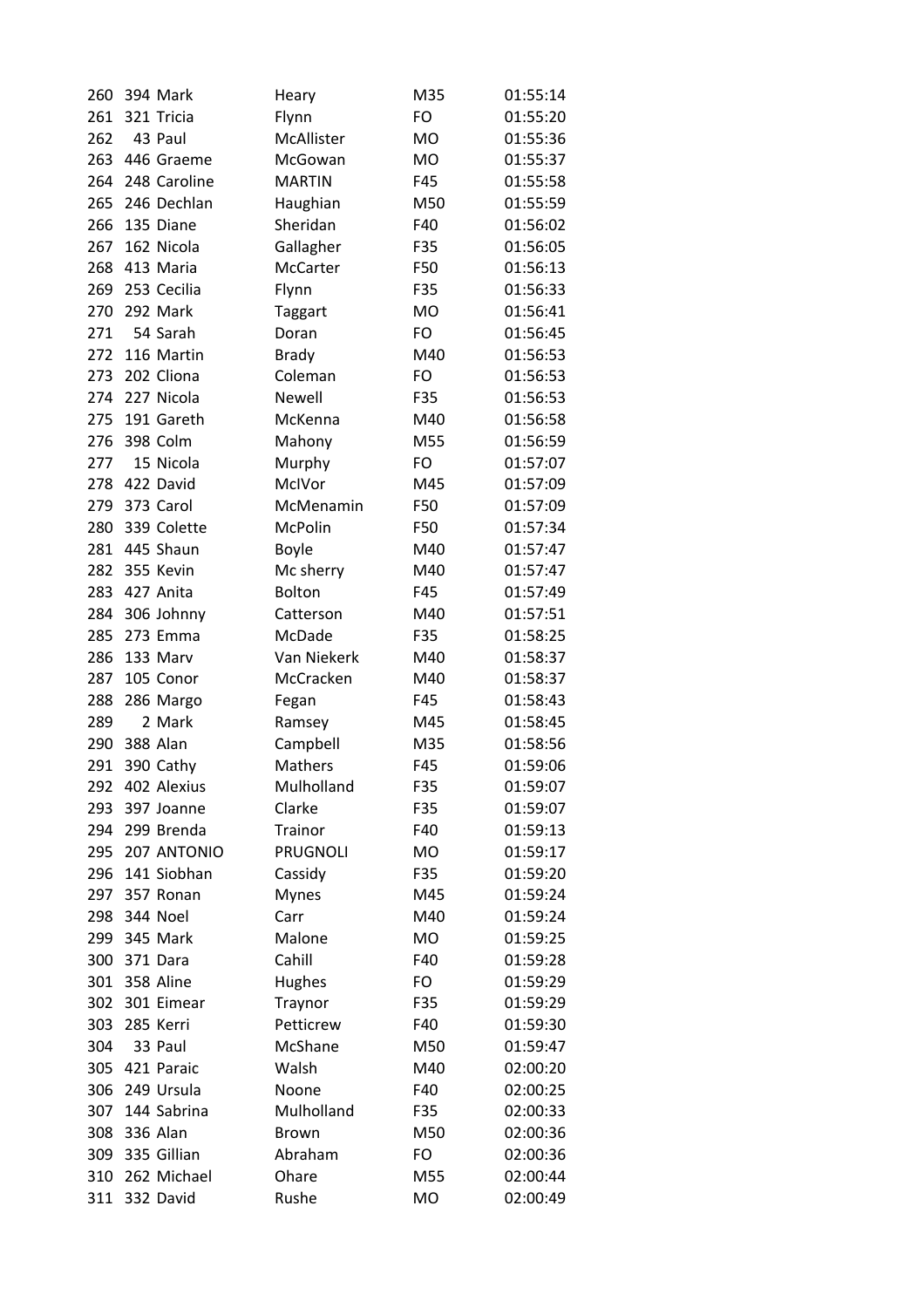| 312 | 185 Lisa |                 | Power          | F40       | 02:01:10 |
|-----|----------|-----------------|----------------|-----------|----------|
| 313 |          | 108 Emma        | Kennedy        | F35       | 02:01:16 |
| 314 |          | 343 Paul        | Comerford      | MO        | 02:01:21 |
| 315 |          | 3 Jody          | Trainor        | <b>MO</b> | 02:01:30 |
| 316 |          | 95 Milo         | <b>McCourt</b> | M60       | 02:01:36 |
| 317 |          | 275 Janet       | Campbell       | F40       | 02:01:38 |
| 318 |          | 406 Denise      | Maguire        | F50       | 02:01:39 |
| 319 |          | 389 Aisling     | Mc Elroy       | FO        | 02:01:39 |
| 320 |          | 439 Ciara       | Dalton         | F40       | 02:01:40 |
| 321 |          | 245 Karen       | McElroy        | FO        | 02:01:48 |
| 322 |          | 9 Paul          | <b>Cummins</b> | M35       | 02:01:55 |
| 323 |          | 129 Anne        | Mcilroy-Allen  | F35       | 02:02:00 |
| 324 |          | 311 Leon        | Farrell        | F35       | 02:02:09 |
| 325 |          | 274 Ruth        | McDade         | FO        | 02:02:14 |
| 326 |          | 49 Karen        | Carlisle       | F35       | 02:02:32 |
| 327 |          | 391 Katrice     | Mc Loughlin    | FO        | 02:02:52 |
| 328 |          | <b>338 Paul</b> | <b>McCorry</b> | <b>MO</b> | 02:02:58 |
| 329 |          | 349 Sonia       | Morgan         | F35       | 02:02:59 |
| 330 |          | 289 Sarah       | McKeever       | FO        | 02:03:01 |
| 331 |          | 11 Eva          | Winters        | FO        | 02:03:06 |
| 332 |          | 1 Janine        | Ramsey         | F45       | 02:03:07 |
| 333 |          | 243 Sinead      | Mcgreevy       | FO        | 02:03:09 |
| 334 |          | 208 Elaine      | Cunningham     | F35       | 02:03:09 |
| 335 |          | 159 Lucia       | Denny          | FO        | 02:03:16 |
| 336 |          | 51 Ciara        | Rice           | FO        | 02:03:47 |
| 337 |          | 255 Mark        | Gaskin         | <b>MO</b> | 02:04:23 |
| 338 |          | 442 Noel        | Moan           | M60       | 02:04:27 |
| 339 |          | 145 Jennifer    | McAteer        | FO        | 02:04:55 |
| 340 |          | 187 Jennifer    | Mathers        | FO        | 02:05:17 |
| 341 |          | 188 Derek       | Mathers        | M45       | 02:05:17 |
| 342 |          | 42 Gavin        | Dobbin         | <b>MO</b> | 02:05:21 |
| 343 |          | 121 Nuala       | Collins        | F35       | 02:05:31 |
| 344 | 101      |                 |                |           | 02:06:07 |
| 345 |          | 65 Amanda       | McVerry        | FO        | 02:06:10 |
| 346 |          | 7 Joeleen       | <b>Brogan</b>  | FO        | 02:06:15 |
| 347 |          | 128 Christine   | Abernethy      | F40       | 02:06:17 |
| 348 |          | 80 Paul         | Murchan        | M35       | 02:06:31 |
| 349 |          | 454 Izyna       | Kennedy        | F45       | 02:06:50 |
| 350 |          | 379 Kathleen    | Cheshire       | F45       | 02:06:56 |
| 351 |          | 62 Sonia        | <b>McNeice</b> | F45       | 02:07:02 |
| 352 |          | 70 Sandra       | Larkin         | F40       | 02:07:08 |
| 353 |          | 69 Brian        | Larkin         | M35       | 02:07:10 |
| 354 |          | 279 Jane        | Rowe           | F45       | 02:07:10 |
| 355 |          | 315 Helen       | Carvil         | F40       | 02:07:17 |
| 356 |          | 356 Gerard      | <b>McCourt</b> | <b>MO</b> | 02:07:38 |
| 357 |          | 171 DONNA       | <b>HARRIS</b>  | FO        | 02:07:40 |
| 358 |          | 410 Raymond     | Augher         | M45       | 02:07:40 |
| 359 |          | 178 Grainne     | Kennedy        | F40       | 02:07:40 |
| 360 |          | 367 Susan       | Moloney        | F35       | 02:07:46 |
| 361 |          | 232 Michael     | Parks          | M50       | 02:07:49 |
| 362 |          | 380 Vanessa     | Armstrong      | FO        | 02:07:54 |
| 363 |          | 304 Lorcan      | Mussen         | M35       | 02:07:56 |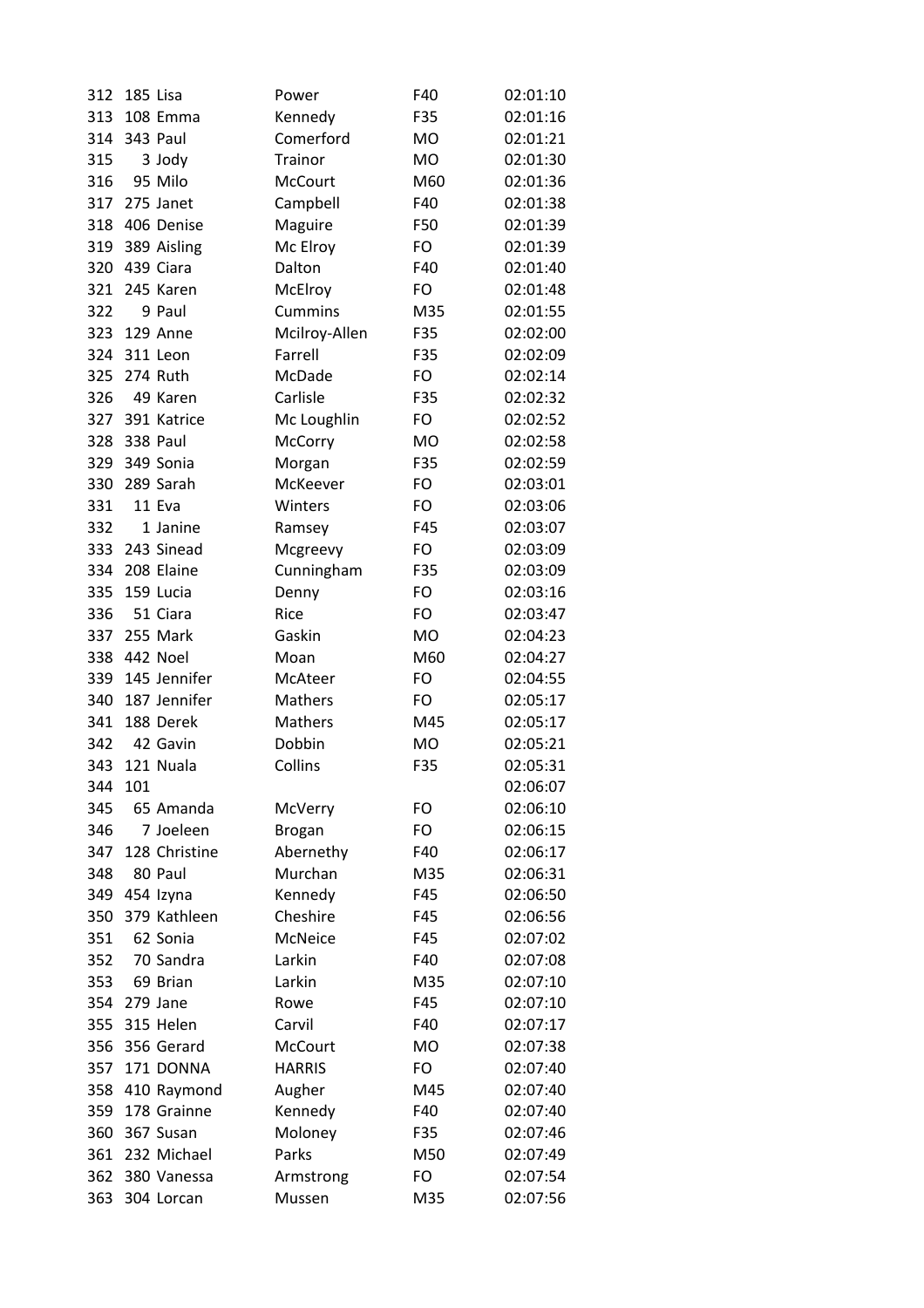| 364 |         | 77 Team                     | Kerr               | <b>MO</b> | 02:08:11 |
|-----|---------|-----------------------------|--------------------|-----------|----------|
| 365 |         | 252 Fiona                   | Owens              | F40       | 02:09:01 |
| 366 |         | 237 Phelim                  | Mccaul             | M45       | 02:09:13 |
| 367 |         | 213 Sarah                   | Quinn              | F35       | 02:09:36 |
| 368 |         | 140 Carrie                  | Connolly           | FO        | 02:09:46 |
| 369 |         | 57 Sheila                   | Walker             | F35       | 02:09:47 |
| 370 |         | 142 Matthew                 | O'Hare             | M50       | 02:09:55 |
| 371 |         | 124 Neal                    | Skelton            | M50       | 02:10:14 |
| 372 |         | 284 Noleen                  | O'Hanlon           | F55       | 02:10:25 |
| 373 |         | 194 Rachel                  | Tumilty            | FO        | 02:10:37 |
| 374 |         | 31 Joanne                   | Feehan             | F40       | 02:10:38 |
| 375 |         | 250 Geraldine               | McKenna            | F50       | 02:10:46 |
| 376 |         | 130 Aidan                   | Carroll            | <b>MO</b> | 02:10:51 |
| 377 |         | 264 Paula                   | Mckibbin           | F45       | 02:10:52 |
| 378 |         | 177 Ann                     | McAlarney          | F55       | 02:10:52 |
| 379 | 107 Pat |                             | O'Driscoll         | M65       | 02:10:57 |
| 380 |         | 329 Sonya                   | Rowbotham          | F35       | 02:10:59 |
| 381 |         | 78 Oggie                    | Winters            | <b>MO</b> | 02:11:05 |
| 382 |         | 22 John                     | <b>Kirk</b>        | M50       | 02:11:36 |
| 383 |         | 99 Leanne                   | Maguire            | FO        | 02:11:51 |
| 384 |         | 74 Gary                     | McAleer            | M45       | 02:12:33 |
| 385 |         | 73 Cathy                    | <b>Byrne</b>       | F55       | 02:12:33 |
| 386 |         | 334 Una                     | Nic Giolla Choille | F50       | 02:12:37 |
| 387 |         | 441 Geraldine               | Gorman             | F50       | 02:12:43 |
| 388 |         |                             |                    | F35       | 02:12:45 |
| 389 |         | 27 Jacqueline<br>302 Rachel | Murphy<br>Walker   | FO        | 02:13:54 |
|     |         |                             |                    |           |          |
| 390 |         | 220 Sabina                  | <b>Bonnici</b>     | F35       | 02:13:54 |
| 391 |         | 372 Jeffrey                 | Turner             | <b>MO</b> | 02:13:54 |
| 392 |         | 418 Maria                   | Placido            | FO        | 02:13:59 |
| 393 |         | 215 Diane                   | Woods              | F50       | 02:14:03 |
| 394 |         | 217 Catherine               | Marmion            | FO        | 02:14:50 |
| 395 |         | 228 Kelly                   | Jones              | F35       | 02:15:09 |
| 396 |         | 53 Teresa                   | Loye               | F40       | 02:15:12 |
| 397 |         | 294 Martina                 | Small              | F35       | 02:15:55 |
| 398 |         | 238 Declan                  | Ormsby             | M35       | 02:16:12 |
| 399 |         | 451 Brian                   | McCullogh          | M50       | 02:16:12 |
| 400 |         | 269 Conor                   | Ormsby             | M40       | 02:16:13 |
| 401 |         | 79 Catherine                | Murchan            | FO        | 02:16:13 |
| 402 |         | 241 Siobhan                 | Freeman            | F35       | 02:17:51 |
| 403 |         | 104 Aine                    | Mc guinness        | F40       | 02:18:22 |
| 404 |         | 384 Ciara                   | Mackenzie          | F40       | 02:18:40 |
| 405 |         | 122 Keith                   | Rafferty           | M35       | 02:19:03 |
| 406 |         | 94 Niall                    | <b>McCourt</b>     | M35       | 02:19:14 |
| 407 |         | 277 Rosaleen                | Duffy              | FO        | 02:20:30 |
| 408 |         | 186 Philip                  | Mcavoy             | M50       | 02:21:03 |
| 409 |         | 348 Patricia                | Mc Mullen          | FO        | 02:21:07 |
| 410 |         | 139 Shay                    | Kinsella           | MO        | 02:22:08 |
| 411 | 435 Ian |                             | Kinsella           | M45       | 02:22:09 |
| 412 |         | 50 Sandra                   | Duffy              | F35       | 02:23:11 |
| 413 |         | 111 Patricia                | Rafferty           | FO        | 02:24:09 |
| 414 | 316 Liz |                             | Power              | F40       | 02:28:15 |
| 415 |         | 383 Eddy                    | Curtis             | M55       | 02:29:33 |